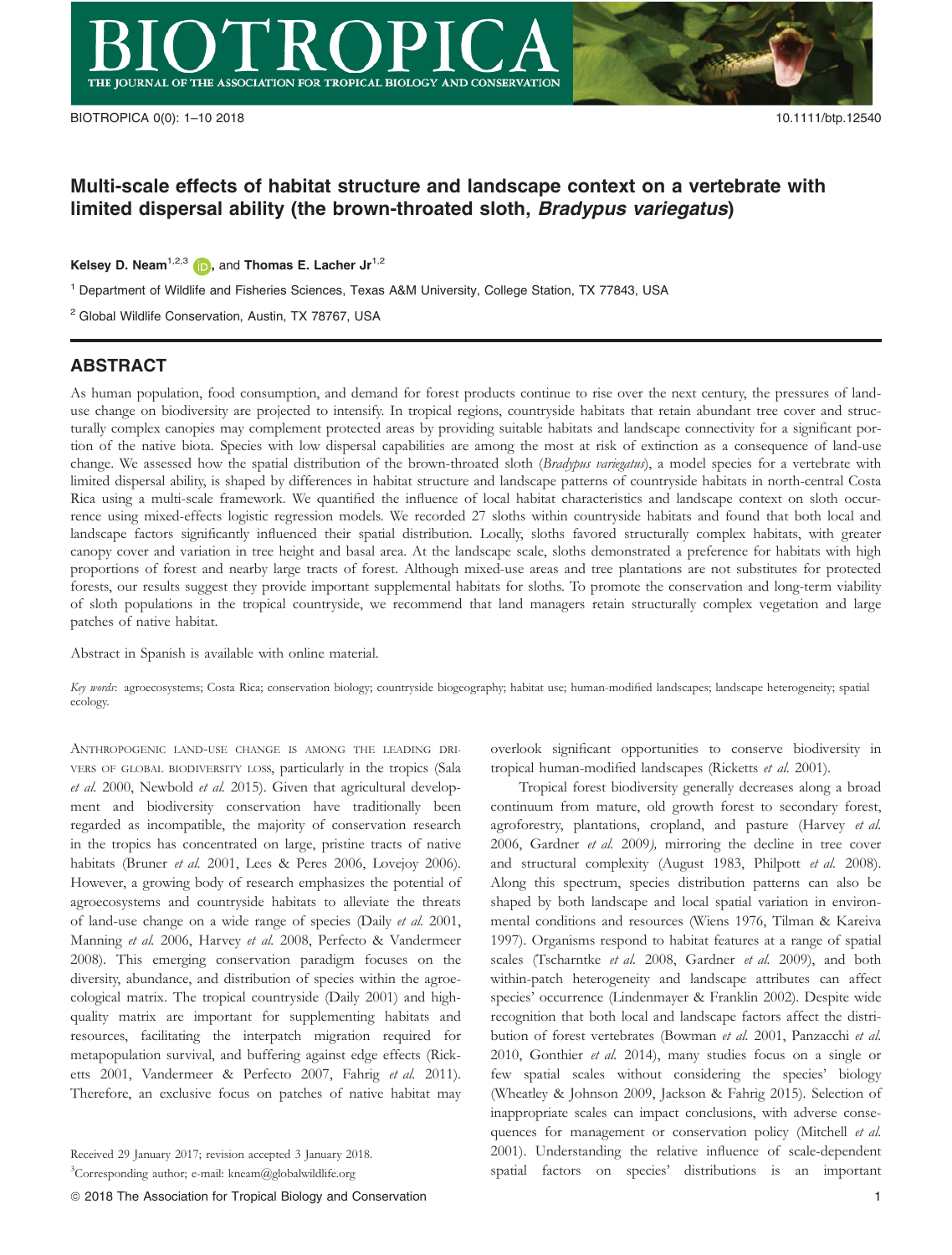component of mitigating the effects of habitat fragmentation and land-use change on biodiversity.

Species' behavioral responses to land-use change are influenced by their body size, life history traits, and dispersal abilities (Gehring & Swihart 2003). Dispersal among habitat fragments is vital for long-term metapopulation persistence (Gustafson & Gardner 1996), and landscape properties, such as habitat composition and configuration, can deter, impede, or enhance dispersal and daily movement (MacArthur & Wilson 1967, Michalski & Peres 2005, Anderson et al. 2007). Species of low vagility and high reliance on forest cover, such as tree sloths, represent model organisms for investigating the effects of habitat features on the spatial ecology of vertebrates with limited dispersal abilities. As a result of their sedentary lifestyle compounded by their low metabolic rate and dependence on forested habitats, sloths have a weak dispersal potential compared to other mammal species and are likely to be sensitive to the effects of land-use change (Lara-Ruiz et al. 2008, Peery & Pauli 2014). Given the high rate of loss and fragmentation of mature forest in the tropics, an improved understanding of the capacity of sloths to use countryside habitats has important implications for evaluating their persistence in human-modified landscapes.

Previous research has described the effects of local-scale factors on the habitat use of sloths (Montgomery & Sunquist 1978, Castro-Vásquez et al. 2010); however, few studies have considered the influence of habitat characteristics at multiple spatial scales. In this study, we examined how spatial elements and habitat features influence the distribution of the brown-throated sloth (Bradypus variegatus) across several spatial scales. Our main objectives were to relate sloth occurrence to (1) local habitat structure within two countryside habitats: tree plantations and mixed-use areas, and (2) landscape composition and configuration at three spatial extents. We expected sloths would be positively associated with countryside habitats that were as follows: (1) high in structural complexity and heterogeneity and (2) contiguous with extensive areas of secondary forest. We predicted that within-patch effects would determine the local distribution of sloths, while composition and configuration of the landscape would determine spatial distribution at broader scales.

#### METHODS

STUDY AREA.—We conducted the study during May–August 2014, in an area roughly  $16 \text{ km}^2$  within the community of San Juan de Peñas Blancas (10°23' N, 84°37' W) on the Caribbean slope of Cordillera de Tilarán in north-central Costa Rica (Fig. S1). The region is classified as tropical premontane wet forest (Holdridge 1967) with elevations ranging from 275 to 465 m asl. The mean annual temperature is 24°C, and the mean annual precipitation is approximately 4500 mm, with most rainfall occurring from June to December.

The landscape is a mosaic of forest and human-modified habitats. The study area is mainly dominated by primary or selectively logged old growth forest (11%), secondary forests with regenerated native trees aged 15–20 yr (45.5%), and riparian

forests (3%, i.e., linear forest arrangements along streams), while pastures and agriculture are the next most prevalent land uses, covering 19 and 10 percent of the landscape, respectively. Two countryside habitat types, tree plantations and mixed-use areas, also occur within the study region. Mixed-species timber plantations encompass 3.5 percent of the landscape, most of which are relatively well established. Mixed-use areas (i.e., residential areas interspersed with agriculture and small forest patches) comprise a minor portion of the landscape (1%), but often border pasture and cropland and may function as important refuge habitats or corridors for biodiversity. The remaining 7 percent of the study area consists of water, residential, and unpaved roads.

SLOTH SURVEYS.—We determined the use of countryside habitats by sloths using line-transect sampling. The study region was stratified by land-use type, and we selected seven survey sites. Three of the survey sites were located in mixed-use areas, characterized by human settlements with sustainable smallholder agriculture, including both native and non-native crops and livestock, as well as remnant forest fragments. The other four survey sites were located in small-scale tree plantations, ranging from 8- to 12-yr old, and comprised of a mix of native (e.g., Astronium graveolens and Vochysia guatemalensis) and non-native species (e.g., Tectona grandis and Gmelina arborea), with cleared understories. Within plantation sites, we established a systematic design of parallel transects to ensure equal coverage and began each survey with a randomized starting location. We established transects at least 15 m from habitat boundaries. Within mixed-use sites, transects were walked along pre-existing trails distributed throughout the entire survey area.

We employed several methods to improve detection probability: (1) long transect lengths guaranteed complete coverage of sites; (2) repeated surveys ensured exhaustive sampling; and (3) high-powered binoculars (Nikon Monarch 7) maximized visibility. We expected individuals would be detected at a constant probability along the sampling effort because species with small area requirements, like three-toed sloths, likely use their entire home range for foraging (de Thoisy et al. 2008).

All transects were walked at a rate of 0.5 km/h by the same experienced observer (KDN) during peak activity periods (0800– 1600 h; Sunquist & Montgomery 1973, Urbani & Bosque 2007) and visited on four to six separate occasions throughout the study period. Sampling did not occur during heavy rainfall because of reduced detectability rates. When an individual was observed, a photograph was taken using a Canon EOS Rebel T3i DSLR camera with a 200 mm telephoto zoom lens. Sexually mature male brown-throated sloths have a dorsal speculum that is unique in shape, pattern, and intensity, making it possible to recognize specific individuals (Neam & Lacher 2015). Despite the lack of a speculum in females, conclusive identification is still possible through the use of photographs, as well as the time and geographic location of observations. An identification number was assigned to new individuals, and their GPS coordinates were recorded.

Count data were collapsed into a binary response variable. A presence (1) indicates the occurrence of a unique individual, while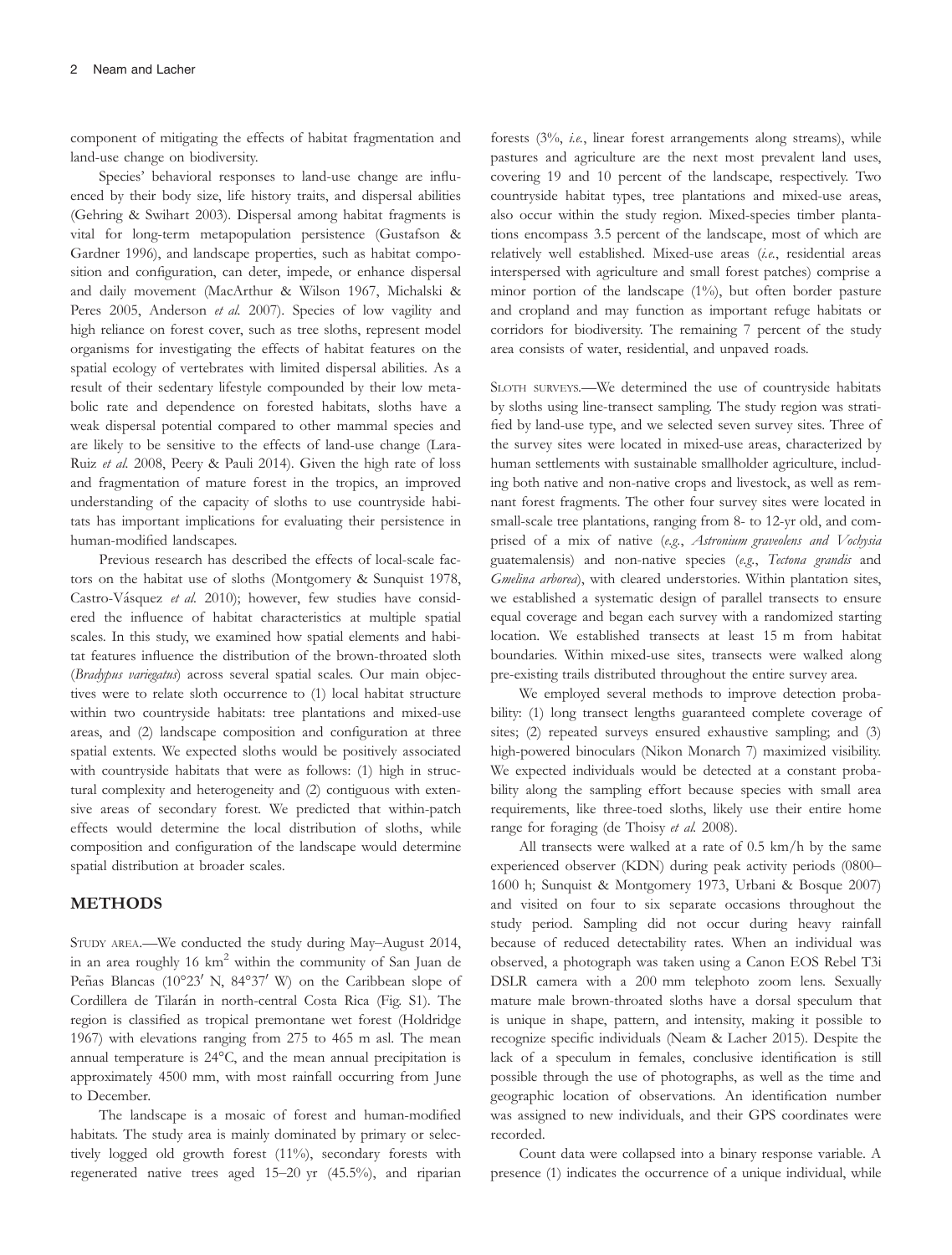an absence  $(0)$  refers to a 100-m<sup>2</sup> area where, after extensive surveys, no sloths were observed. To qualify, an absence had to be within 126 m (i.e., radius of B. variegatus median home range; Ramirez et al. 2011, Pauli & Peery 2012) of any presence site to ensure that it would be: (1) potentially occupied by a sloth, since we knew one occurred in the vicinity and (2) of the same habitat type as the occupied site. Since mixed-use areas and plantations can vary in their level of disturbance and recovery, nesting the absence site within the same patch would avoid confounding these variables in our vegetation measurements. Additionally, since brown-throated sloths are considered resource specialists (Mendoza et al. 2015), we aimed to exclude the potential influence of preferred tree occurrence by including at least one preferred tree species, such as *Cecropia* or Ficus spp., in each absence site. All absence sites were registered for subsequent selection and inclusion in the landscape or local-scale analyses as appropriate.

HABITAT CLASSIFICATION.—To verify whether structural complexity differed across vegetation types in the study area, we randomly established twenty-seven 100-m<sup>2</sup> plots in three habitat types: ten mixed-use, 11 plantation, and six secondary forest plots. In each plot, we recorded: (1) diameter at breast height (DBH, cm) of trees with DBH  $\geq$ 10 cm; (2) mean tree height (HEIGHT, m) of trees with DBH ≥10 cm using a clinometer and laser rangefinder; (3) number of trees with DBH  $\geq$ 10 cm (DENSITY); and (4) percent canopy cover (COVER, %) using a spherical densiometer following methods from Lemmon (1956). A measure of total basal area (AREA,  $\text{cm}^2$ ) was derived from the DBH of all trees in each sample. The standard deviations of basal area (SDAREA) and height (SDHEIGHT) were calculated for each plot to capture a measure of dispersion of the variables AREA and HEIGHT, respectively.

LOCAL-SCALE HABITAT.—The structural complexity of presence and absence sites was evaluated to determine how local-scale habitat characteristics influence the probability of sloth occurrence. Vegetation plots were centered on presence and absence sites and conducted using the same variables and methods described above. Candidate predictor variables were selected based on their ability to predict sloth occurrence at the local level in similar studies (Castro-Vásquez et al. 2010, Acevedo-Quintero et al. 2011, Falconi et al. 2015).

LANDSCAPE-SCALE HABITAT.—To characterize landscape heterogeneity, we performed a manual habitat classification by digitizing high-resolution (0.5 m) imagery captured on March 20, 2012 (Bing Maps, Microsoft Corporation), using ArcGIS 10.2 (ESRI 2014). Eleven land-use types were classified as follows: (1) old growth forest; (2) secondary forest; (3) riparian forest; (4) croplands; (5) pastures; (6) water bodies; (7) tree plantations; (8) mixed-use areas; (9) urban areas; (10) bare ground; and (11) unpaved roads. Rivers were delineated using contour lines from topographic maps (Costa Rica Instituto Geografico Nacional) and buffered 15 m to define riparian forests according to the Costa Rican Forestry Law of 2006 (no. 7575).

We investigated the influence of landscape structure on sloth occurrence at three spatial scales: 0.5, 2, and 5 ha. For each presence and absence site, metrics describing landscape composition and configuration were measured at the three scales (i.e., concentric circles) using the program FRAGSTATS (McGarigal et al. 2012). We selected the smallest spatial extent (0.5 ha) to represent the maximum daily movement of B. variegatus (Sunquist & Montgomery 1973), while the largest extent (5 ha) corresponds with the median home range size of B. variegatus (Ramirez et al. 2011). An intermediate scale of 2 ha, representing a sloth's core area, was used to determine whether sloths respond to landscape characteristics at a scale between their daily movement and home range.

We used a suite of patch, class, and landscape metrics most biologically relevant to sloths and our hypotheses. Sixteen metrics were selected for analysis, representing five categories: (1) area/ edge; (2) shape; (3) contrast; (4) aggregation; and (5) diversity (Table S1; McGarigal & Marks 1995). In addition, habitat isolation was quantified by three measurements: Euclidean distance from the center of each presence and absence site to the nearest patch of secondary forest (≥10 ha), riparian forest, and road, using ArcGIS 10.2 (ESRI 2014). Ten hectares was selected as the minimum forest patch size because it corresponds to twice the median home range size of B. variegatus, which we consider sufficient for fulfilling an individual's resource and habitat requirements.

DATA ANALYSIS.—Variables were first log or logit transformed to achieve normality and reduce heteroscedasticity. Differences in structural complexity among secondary forest, plantation, and mixed-use areas were analyzed using a one-way ANOVA, followed by Tukey's *post-hoc* comparisons.

The influence of habitat structure and landscape context on sloth occurrence was tested at several spatial scales using mixedeffects logistic regression with site included as a random intercept. All presence and absence data were included in the analyses at the local scale. However, to reduce the effects of spatial autocorrelation at broader scales, we identified absence sites occurring within 500 m of each other and randomly selected one to retain for the landscape-scale analyses. Model selection was performed via backward stepwise procedure, until the removal of non-significant parameters significantly reduced the fit of the model to the data. To overcome issues of multicollinearity, we conducted principal components analyses (PCA) using correlation matrices of the predictor variables at each spatial scale. We retained principal components (PCs) as new predictor variables based on the Kaiser-Guttman criterion and visual inspection of scree plots. PCA was conducted using the package 'vegan' (Oksanen et al. 2013) in RStudio version 0.99.473 (RStudio Team 2015). For variables that loaded heavily on significant PCs, we performed t-tests between presence and absence sites to explore which variables may be driving sloth occurrence.

### RESULTS

USE OF COUNTRYSIDE HABITATS.—A total of 27 brown-throated sloths were detected using countryside habitats during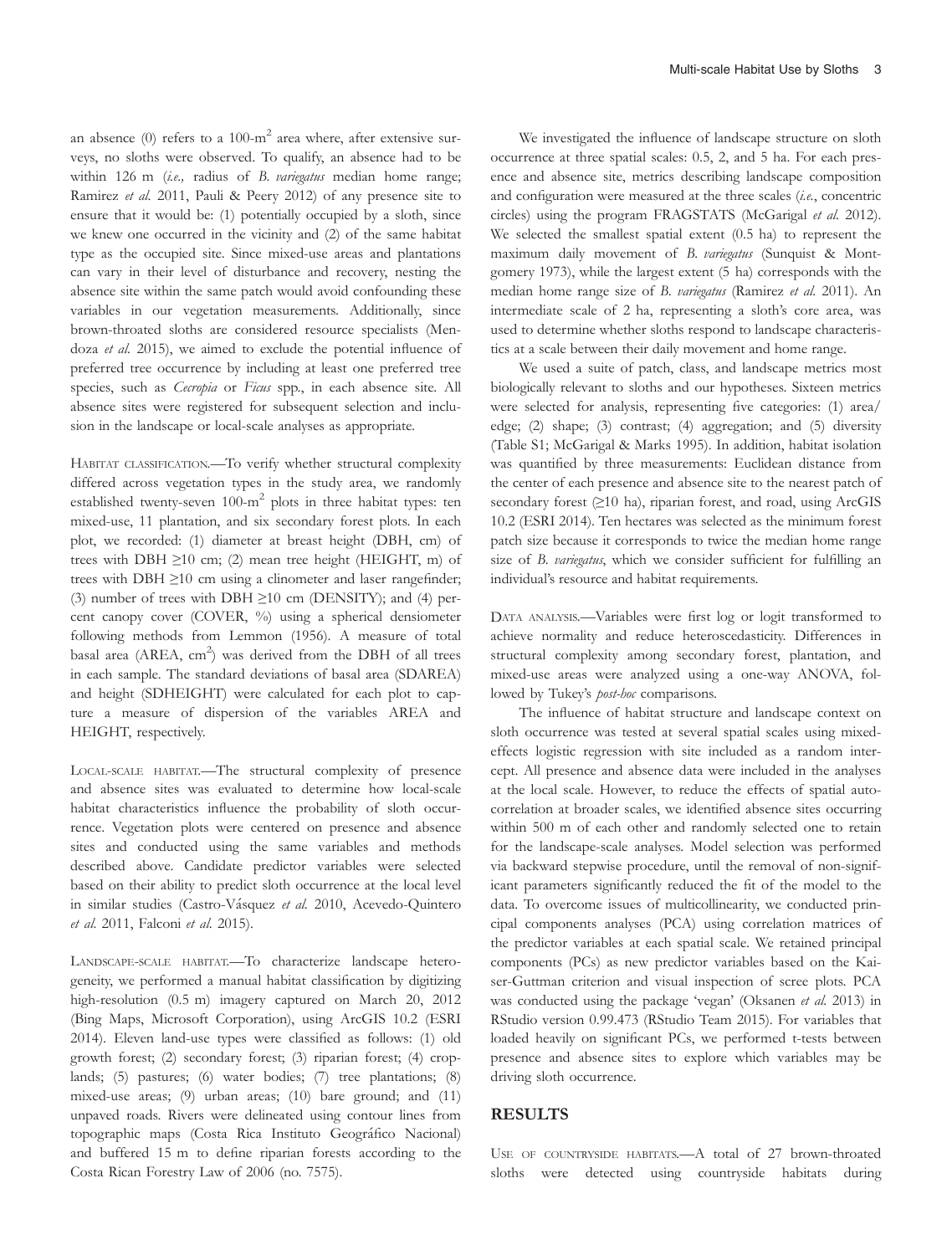May–August 2014. The total sampling effort was 18.7 km in mixed-use areas and 26.5 km in plantations; however, the effort per unit area was relatively consistent across sites (Table 1). Sloths were more abundant in mixed-use areas  $(N = 22)$  than in plantations ( $N = 5$ ).

Multiple individuals were recorded in the same set of trees over the course of the study. These observations were collapsed into a single presence, reducing the number of individuals in mixed-use areas by five. Local-scale habitat data were unavailable

TABLE 1. Characteristics of survey sites and sampling effort for three-toed sloth surveys in San Juan de Peñas Blancas, Costa Rica during May-August 2014.

| Habitat type | Site           | Area<br>(ha) | Total<br>sampling<br>effort (km) | Effort/area<br>(km/ha) | Mean effort/<br>area $(km/ha)$ |
|--------------|----------------|--------------|----------------------------------|------------------------|--------------------------------|
| Mixed-use    | 1              | 2.9          | 3.9                              | 1.3                    | 1.1                            |
|              | $\overline{2}$ | 4.5          | 4.0                              | 0.9                    |                                |
|              | 3              | 9.0          | 10.8                             | 1.2                    |                                |
| Tree         | $\overline{4}$ | 4.9          | 4.5                              | 0.9                    | 0.8                            |
| plantation   | 5              | 5.6          | 4.9                              | 0.9                    |                                |
|              | 6              | 11.6         | 8.1                              | 0.7                    |                                |
|              | 7              | 15.7         | 9.0                              | 0.6                    |                                |

for four presence sites (three mixed-use and one plantation) and were excluded from the analyses. One tree plantation observation was considered to be an outlier based on abnormal fine-scale habitat characteristics and was removed from local-scale analyses only. This resulted in 17 presence sites (14 mixed-use and three plantation) for local-scale analyses and 18 presence sites (14 mixed-use and four plantation) for landscape-scale analyses.

Repeated sampling efforts verified the absence of sloths at a total of 15 sites (three in mixed-use areas and 12 in plantations). However, following the elimination of absence sites outlined in the methods, only seven of these sites (three mixed-use and four plantation) were included in the landscape-scale analyses (Fig. 1).

HABITAT CLASSIFICATION.—Five variables were significantly different among secondary forest, mixed-use, and plantations, indicating a gradient of structural complexity across habitat type (Table 2). Secondary forest was the most complex habitat, with significantly greater total basal area, canopy cover, variation in tree height and basal area, and larger trees than plantations and mixed-use areas. While mixed-use areas had significantly more variation in tree height and basal area than plantations, they did not differ regarding the other four habitat variables.

LOCAL SCALE.—The first three PCs accounted for 82.9 percent of the total variation of the local-scale habitat variables and were



FIGURE 1. Map showing distribution of land-use types and three-toed sloth (Bradypus variegatus) presence (N = 18; plus signs) and absence (N = 7; minus signs) sites used in landscape-scale analyses. Survey sites, outlined in bold, are located in north-central Costa Rica.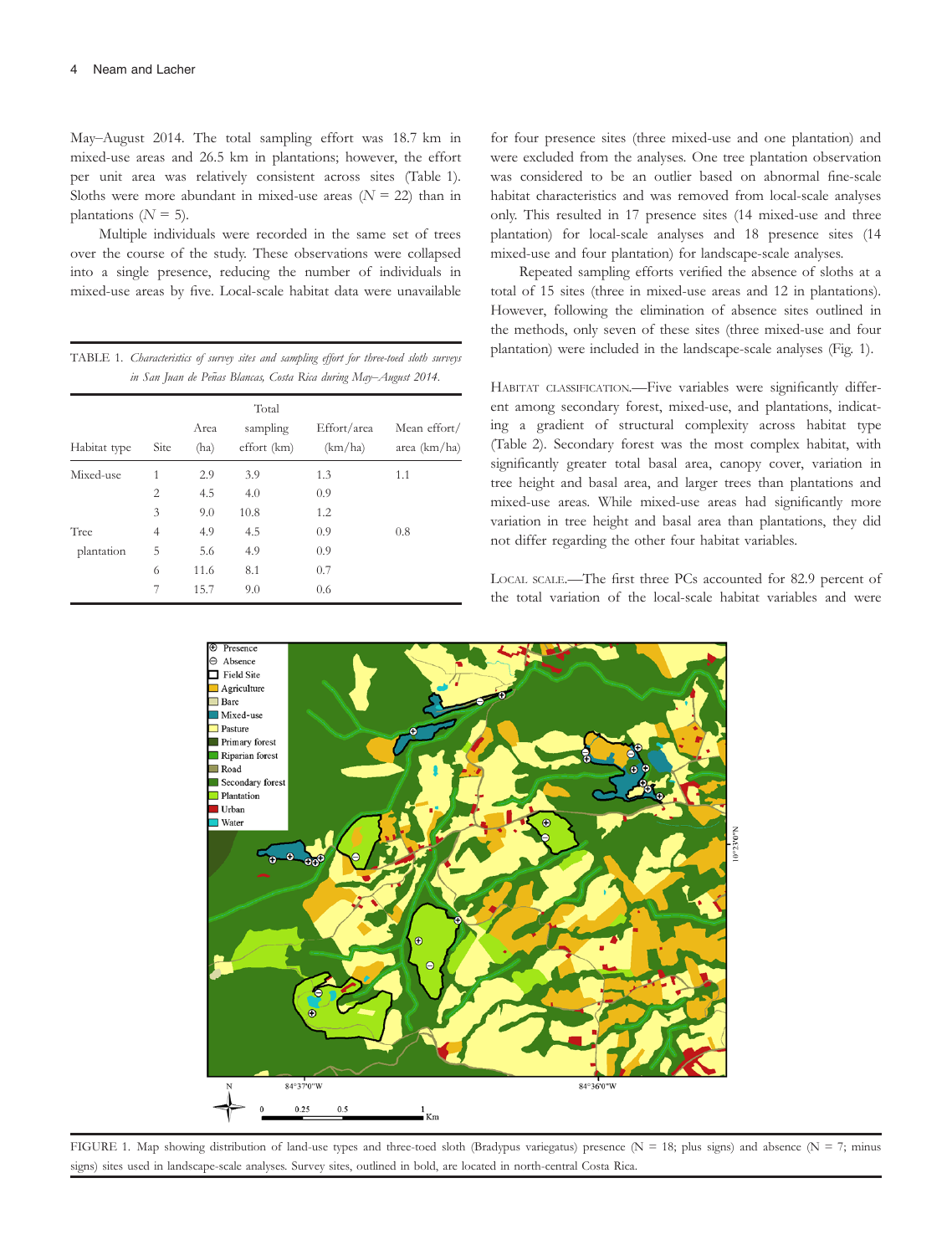TABLE 2. Summary of ANOVAs of local habitat features across secondary forests  $(N = 6)$ , mixed-use areas  $(N = 10)$ , and plantations  $(N = 11)$  in San Juan de Peñas Blancas, Costa Rica, May-August 2014. Group means were tested with Tukey's range tests. Superscript letters indicate significant differences at  $\alpha$  = 0.05 among habitat types. Significant values of P < 0.05 are in bold.

|                           |                  | Land-use type    | <b>ANOVA</b>        |              |               |
|---------------------------|------------------|------------------|---------------------|--------------|---------------|
| Variable (unit)           | Forest           | Mixed-use        | Plantation          | $\mathsf{F}$ | $\mathcal{P}$ |
| <b>DENSITY</b>            | $6.7^{\rm a}$    | $6.1^{\rm a}$    | 7.0 <sup>a</sup>    | 0.73         | 0.493         |
| COVER $(\%$               | $85.4^{\circ}$   | $71.3^{\rm b}$   | $68.3^{b}$          | 6.33         | 0.006         |
| $AREA$ (cm <sup>2</sup> ) | $9995.6^{\circ}$ | $3756.3^{\rm b}$ | 3474.8 <sup>b</sup> | 10.12        | < 0.001       |
| <b>SDAREA</b>             | $1993.9^{a}$     | $618.4^{b}$      | $288.4^{\circ}$     | 21.20        | < 0.001       |
| HEIGHT (m)                | $26.1^{\circ}$   | $16.8^{b}$       | $16.8^{b}$          | 4.94         | 0.016         |
| <b>SDHEIGHT</b>           | $14.5^{\circ}$   | $6.3^{\rm b}$    | 3.8 <sup>c</sup>    | 36.53        | < 0.001       |

retained for regression analysis. The first component (PC1: 44.9% variation) was interpreted as a proxy for structural complexity, the second component (PC2: 23.2%) as tree density, and the third component (PC3: 14.8%) as successional stage. Sites positively associated with PC1 were more structurally complex, with greater AREA, SDAREA, SDHEIGHT, and COVER, while those positively correlated with PC2 contained a higher DEN-SITY, and a positive correlation with PC3 indicated shorter HEIGHT, on average.

The probability of sloth occurrence was positively correlated with PC1 (habitat complexity), PC2 (tree density), PC3 (successional stage), as well as the interaction between PC1 and PC3 (Table 3). Of the predictor variables that loaded heavily on PC1, only SDAREA  $(t = -4.22, P < 0.001)$ , SDHEIGHT  $(t = -2.49,$  $P = 0.02$ ), and COVER ( $t = -2.14$ ,  $P = 0.04$ ) were statistically different between presence and absence sites. Although PC2 and PC3 were also significant in the best-fit model, DENSITY  $(t = 0.23, P = 0.82)$  and HEIGHT  $(t = 0.21, P = 0.83)$  were not significantly different across presence and absence sites.

Thus, at the local scale, sloths tended to occur in more structurally complex microhabitats, specifically those that were more heterogeneous in tree height (Fig. 2A), more variable in basal area (Fig. 2B), and with greater canopy cover (Fig. 2C). These relationships were similar regardless of habitat type (Fig. 2D–F).

TABLE 3. Summary of the mixed-effects logistic regression model for predicting sloth occurrence as a function of local-scale habitat characteristics. Significant values of  $P < 0.05$  are in bold.

| Predictor variable | Parameter estimate $(\beta)$ | Standard error | P       |
|--------------------|------------------------------|----------------|---------|
| Intercept          | $-10.35$                     | 3.88           | 0.008   |
| PC <sub>1</sub>    | 129.50                       | 15.97          | < 0.001 |
| PC2                | $-56.13$                     | 14.45          | < 0.001 |
| PC <sub>3</sub>    | 149.49                       | 15.87          | < 0.001 |
| PC1:PC3            | 508.38                       | 39.76          | < 0.001 |

LANDSCAPE SCALE.—At the 5-ha scale, the first five PCs explained 89.5 percent of the variance in the original data. At the 2-ha scale, the first three PCs explained 83 percent of the variance. At the 0.5-ha scale, the first two PCs explained 81.6 percent of the variance.

The regional distribution and habitat use of sloths were significantly affected by the composition and configuration of the surrounding landscape; however, the strengths of the associations differed as a function of scale. While landscape variables were unable to predict the probability of occurrence at the 0.5-ha and 2-ha extents, sloths demonstrated significant responses to landscape characteristics at the broadest spatial scale. At the 5-ha scale, sloth occurrence was inversely correlated with PC4 (Table 4), with percentage of secondary forest (-), distance to secondary forest  $(≥10$  ha)  $(+)$ , distance to riparian forest  $(+)$ , edge contrast index (+), contagion (+), and Simpson's evenness index (+) strongly associated with this axis.

Of the six predictor variables highly correlated with PC4, only the proportion of secondary forest  $(t = 2.82, P = 0.016)$ and Euclidean distance to secondary forest  $(t = -2.68,$  $P = 0.019$ ) differed significantly between presence and absence sites (Fig. 3). Sloths therefore exhibited strong differential use of habitats comprising a greater proportion of secondary forest (Fig. 3A), as well as those significantly closer to large forest tracts (Fig. 3B). These relationships were similar across both habitat types (Fig. 3C–D).

### DISCUSSION

Brown-throated sloths were observed using countryside habitats in the study region, albeit to varying degrees, and did not appear to be entirely dependent upon forest fragments. As expected for an arboreal mammal of low vagility, structural elements associated with canopy connectivity and vegetation complexity were favored by sloths. At a fine spatial scale, sloths selected habitats of greater structural complexity, regardless of habitat type. For example, within plantations, sloths were more abundant in microhabitats with closed canopies and trees with variable height and basal area, while areas of uniform structure and less canopy cover were generally avoided. The daily movement and dispersal of sloths require vertical and horizontal travel to evade predators and prevent injuries, and uninterrupted connectivity of the canopy allows for enhanced access to scattered food resources (Cassano et al. 2011). Positive correlations between canopy cover and three-toed sloth presence have been similarly documented (Falconi et al. 2015), although associations with low canopy cover have been observed during the dry season in Colombia (Castro-Vásquez et al. 2010, Acevedo-Quintero et al. 2011). This discrepancy could be due to seasonal variation in leaf phenology or differences in methodology for quantifying canopy cover. While floristic composition was not fully accounted for in our study, it influences the habitat selection of three-toed sloths and should be incorporated into future models (Vaughan et al. 2007, Mendoza et al. 2015).

The significant association of sloth occurrence and PC2 (i.e., tree density) found in this study is consistent with previous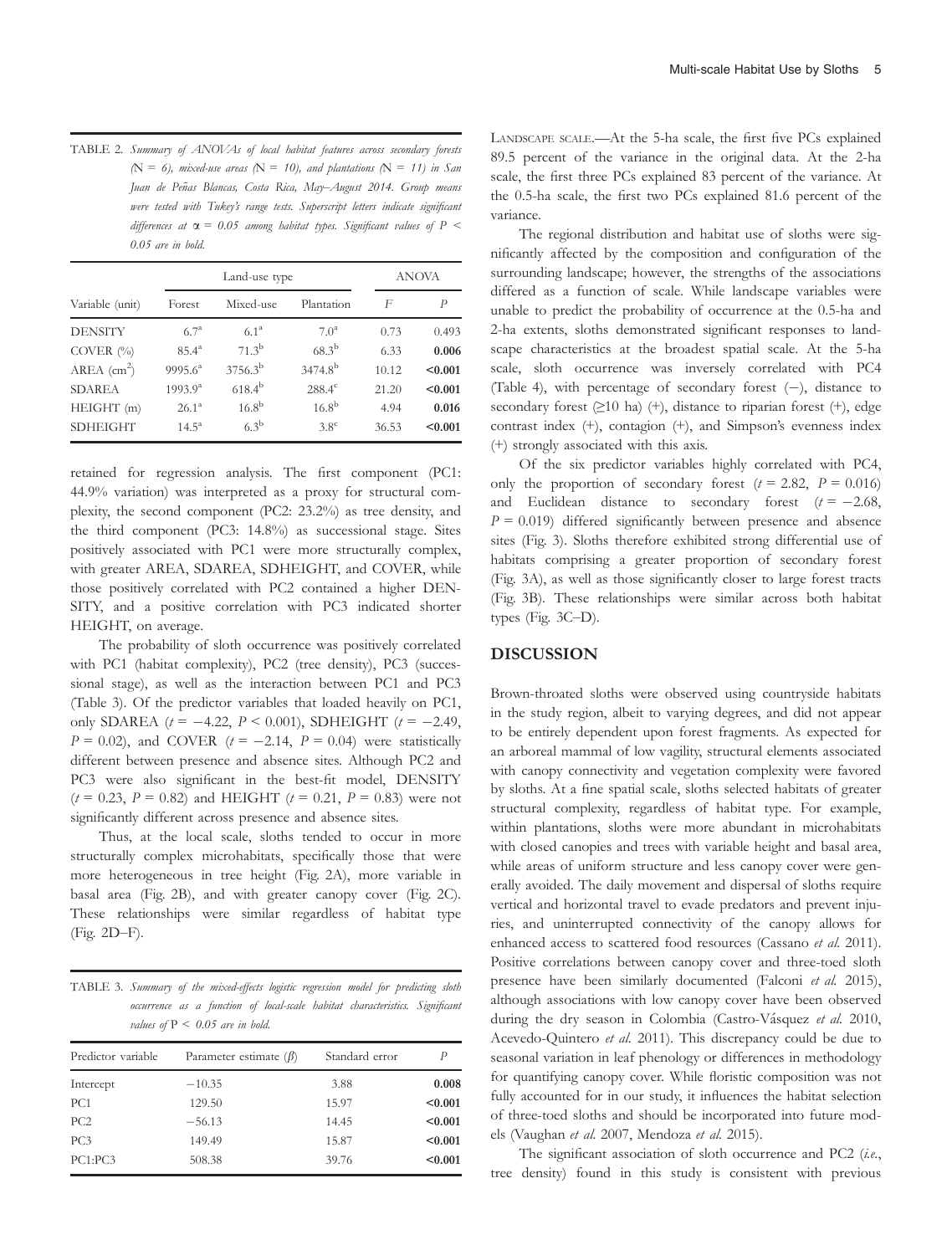

FIGURE 2. Box plot summaries with columns representing standard deviation (SD) of tree height, SD of tree basal area, and percent canopy cover by sloth occurrence (presence in brown, absence in beige) across all sites (A–C), and separated by land-use type (D–F; plantations in light green, mixed-use in teal). Vertical bars indicate medians, horizontal lines indicate minimum and maximum values, and points indicate outliers.

| TABLE 4. Summary of the mixed-effects logistic regression model for predicting sloth |                                                                                  |  |  |  |  |  |
|--------------------------------------------------------------------------------------|----------------------------------------------------------------------------------|--|--|--|--|--|
|                                                                                      | occurrence as a function of landscape-scale habitat characteristics. Significant |  |  |  |  |  |
|                                                                                      | values of $P \leq 0.05$ are in bold.                                             |  |  |  |  |  |

| Predictor variable | Parameter estimate $(\beta)$ | Standard error | Р     |
|--------------------|------------------------------|----------------|-------|
| Intercept          | 2.88                         | 1.42           | 0.042 |
| PC <sub>1</sub>    | $-1.24$                      | 1.17           | 0.289 |
| PC <sub>2</sub>    | 7.50                         | 4.36           | 0.086 |
| PC <sub>3</sub>    | $-2.94$                      | 3.42           | 0.389 |
| PC <sub>4</sub>    | $-11.21$                     | 5.40           | 0.038 |
| PC2:PC4            | $-28.02$                     | 16.10          | 0.082 |

research on the habitat selection of three-toed sloths (Falconi et al. 2015). Sites with low tree density may signify open areas or areas with a few, old growth trees, neither of which is preferred sloth habitat, whereas sites with greater tree density might reflect high rates of secondary growth and increased connectivity, thereby promoting sloth occurrence. The significant relationship found between sloth occurrence and PC3 (i.e., stand height) in the local-scale analysis suggests that sloths tend to favor tree stands that are slightly shorter on average. This may reflect a tendency for sloths to prefer habitats with high exposition to

sunlight and light levels of disturbance (e.g., where pioneer species colonize treefall gaps) or could be a consequence of lower detection rates in taller trees. While other studies have shown that Bradypus sloths prefer taller trees (Castro-Vásquez et al. 2010, Acevedo-Quintero et al. 2011), these findings are based on comparisons of individual trees rather than average stand height, which make direct comparison difficult. We also found that the incidence of sloths increased in a nonlinear fashion with the combined effects of structural complexity and stand age. When the vegetation structure is less complex, there is a stronger effect of stand age on sloth occurrence. This suggests sloths have a tendency to prefer shorter stands when overall structural complexity is low, perhaps when there is improved canopy connectivity because of a denser subcanopy resulting from fewer large emergent trees.

Both local and landscape habitat characteristics influenced the occurrence of brown-throated sloths in our study area. At the landscape level, sloth occurrence was associated with landscape composition and configuration only at the 5-ha scale, favoring habitats higher in secondary forest cover and closer to tracts of secondary forest  $(≥10$  ha). These findings are consistent with other studies on arboreal vertebrates, which have shown that the amount of available habitat (Michalski & Peres 2005, Faria & Baumgarten 2007) and distance to forest (Anderson et al. 2007, Bali et al. 2007) is important in predicting species distributions.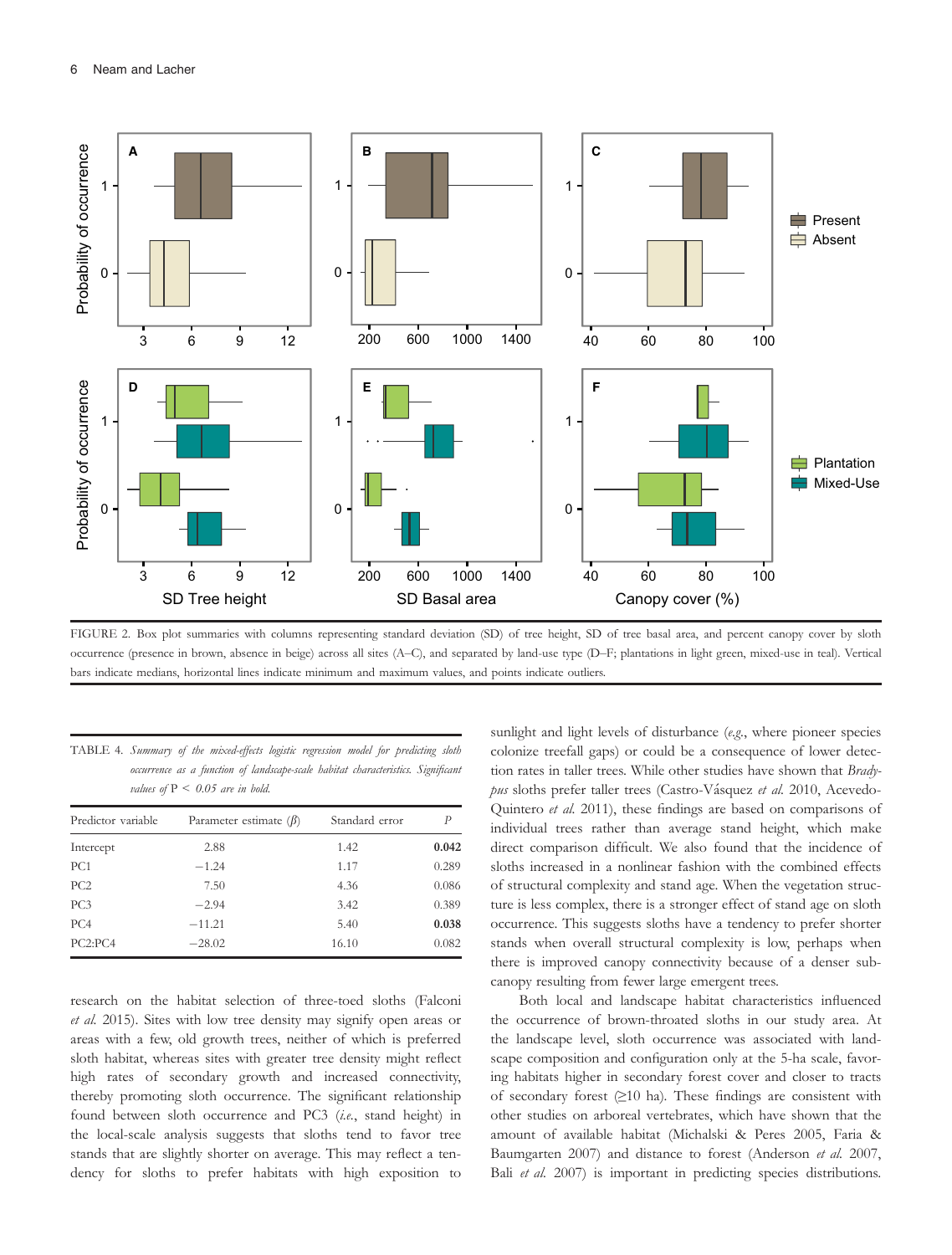

FIGURE 3. Box plot summaries of proportion of secondary forest and distance to secondary forest (≥10 ha) in columns by sloth occurrence (rows) across all sites (A, B), and separated by land-use type (C, D). Colors are the same as in Figure 2. Vertical bars indicate medians, horizontal lines indicate minimum and maximum values, and points indicate outliers.

Isolation from nearby forest patches shifts species' distribution patterns, preventing dispersal or forcing individuals to traverse unsuitable areas in search of favorable habitat fragments. Susceptibility to increasing isolation is especially high for sedentary species, like B. variegatus, and therefore habitat patches must be close enough to minimize their effective isolation (Ricketts 2001, Ewers & Didham 2006).

Five hectares corresponds to the median home range size for B. variegatus, which could explain the significant response of sloths to landscape attributes at this spatial scale. At the 0.5- and 2-ha scales, sloth occurrence was not associated with landscape features, but rather was likely more influenced by fine-scale habitat characteristics. Our results indicate that models predicting species distribution based solely on local habitat attributes or broader landscape structure may be inadequate for brownthroated sloths. While other factors may influence sloth occurrence, such as historical biogeography, physiology, population density, presence of predators, and random processes, understanding the influence of environmental variables on local distribution is a critical step in characterizing the habitat use of sloths.

Our study complements previous research in highlighting the importance of considering multiple spatial scales when evaluating species-specific responses to fragmentation (Mazerolle & Villard 1999, Krawchuk & Taylor 2003, Panzacchi et al. 2010) and their use of human-modified habitats (Haslem & Bennett 2008). While countryside habitats are not a substitute for protected areas, our findings suggest that they may provide an opportunity for increasing the population viability of sloths in a region that is experiencing continual land-use change. By understanding how habitat features at multiple scales influence organisms of low vagility, conservation strategies in multi-functional landscapes can be designed to promote increased connectivity for a range of species.

CONSERVATION IMPLICATIONS.—The habitat requirements and preferences of sloths depend on structural complexity, which is directly affected by specific land-management practices. Our study emphasizes the importance for landowners to manage biodiversity and natural capital on their own land. To promote the movement of sloths and decrease effects of isolation, land managers should increase structural complexity by retaining habitat with high canopy cover and heterogeneity in basal area and height. Active management by plantation managers, including increased rotation lengths and partial cutting, is necessary to maintain structural complexity, improve connectivity, and mitigate the decline of key structural attributes (Lindenmayer & Franklin 2002).

While the potential for countryside habitats to enhance the conservation of sloths is promising, it is important to consider that species occurrence does not indicate the ability to maintain stable populations (Peery & Pauli 2014). The presence of large tracts of old growth forest in our study area may function as source patches promoting the existence of brown-throated sloths in countryside habitats, while more agriculturally dominated regions may lack such areas (e.g., Limón Province; Vaughan et al. 2007). As land-use change intensifies in the future, sloths will likely face increasing pressures related to habitat connectivity, particularly because of their relatively low gap-crossing ability (Montgomery & Sunquist 1978, Dale et al. 1994). Moreover, plantations are intended for eventual harvest, so the long-term contribution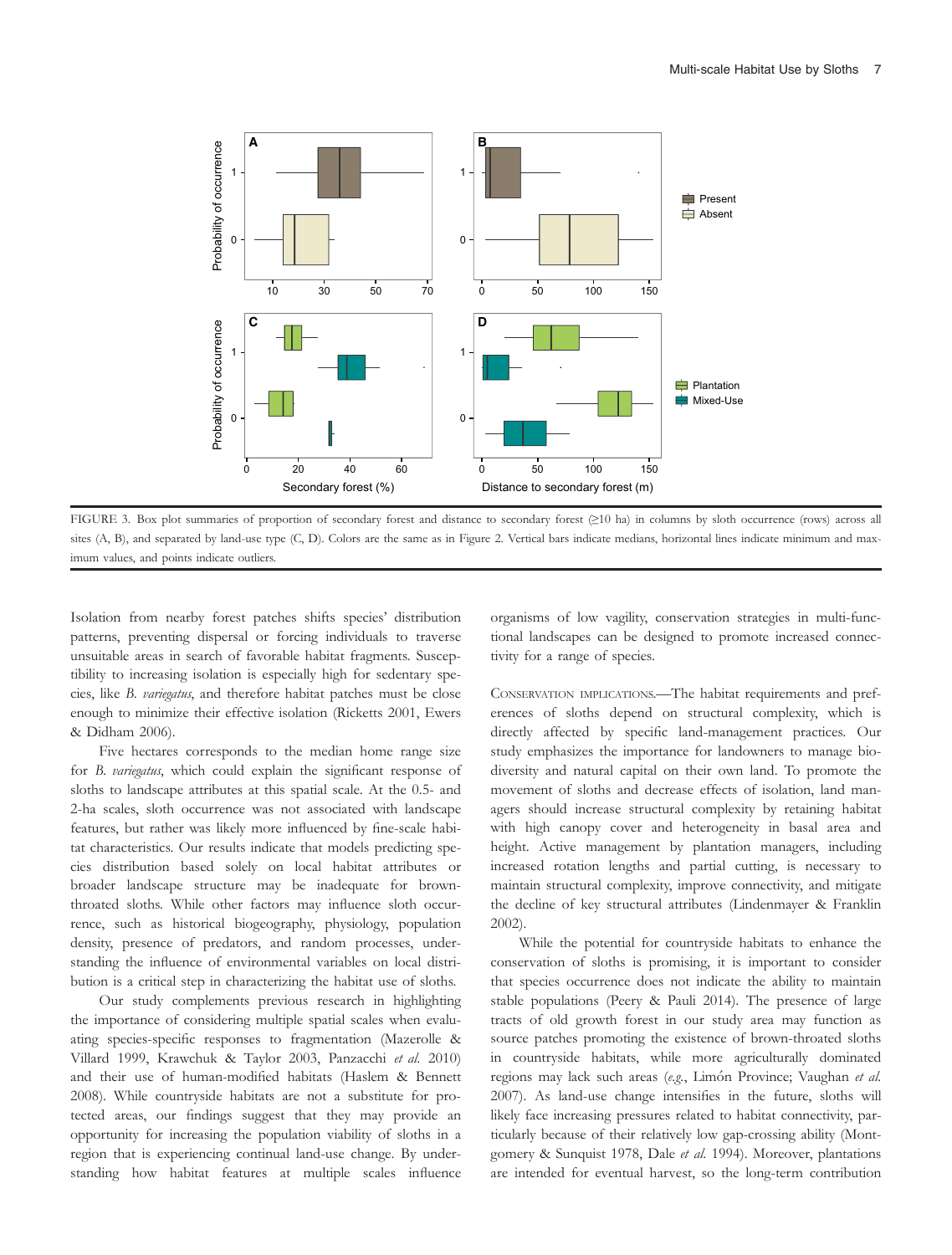of plantations as potential habitat may depend on designed harvest rotations and patch geometry (Goldstein et al. 2003). The extent and ecological quality of countryside habitats will ultimately determine whether tropical vertebrates can persist in these areas without depending on contiguous, extensive forests (Sekercioglu et al. 2007).

What is clear is that opportunities to increase yields with fewer detrimental effects on biodiversity, as well as those to increase forest protection with fewer detrimental effects on peoples' livelihoods, need to be identified and established (Norris et al. 2010). Provided that multi-functional landscapes retain forest fragments and areas of high structural complexity in an appropriate configuration, it is likely that many species can coexist with small-scale agricultural development (Harvey et al. 2006, Mendenhall et al. 2011). The sole emphasis on large areas of native vegetation for biodiversity conservation represents an outdated conceptual model of landscape modification (Fischer & Lindenmayer 2007). Although plantations and mixed-use areas are not surrogates for reserves, these countryside habitats should be perceived as complementary to large patches of native vegetation in maintaining biological diversity.

## ACKNOWLEDGMENTS

We thank the Soltis Center for Research and Education for logistical support, Pablo Castro for assisting with satellite imagery, and landowners for granting access to their properties. This research was conducted in accordance with the laws of the Costa Rican government (MINAE-SINAC; Resolución Nº SINAC-SE-GASP-PI-R-075-2014). Financial support was provided by the Department of Wildlife and Fisheries Sciences, Texas A&M University.

### DATA AVAILABILITY

Data available from the Dryad Digital Repository: [https://doi.](https://doi.org/10.5061/dryad.n8tt5) [org/10.5061/dryad.n8tt5](https://doi.org/10.5061/dryad.n8tt5) (Neam & Lacher 2018).

### SUPPORTING INFORMATION

Additional Supporting Information may be found online in the supporting information tab for this article:

FIGURE S1. Map of the study area located in north-central Costa Rica.

TABLE S1. FRAGSTATS metrics used to quantify landscape composition and configuration of three-toed sloth presence and absence sites in north-central Costa Rica.

### LITERATURE CITED

ACEVEDO-QUINTERO, J. F., D. SANCHEZ GRANADA, AND T. PLESE. 2011. Abundance and habitat preference of Bradypus variegatus and Choloepus hoffmanni during the dry season in two fragments of tropical dry forest in Arboletes, Antioquia, Colombia. Edentata 12: 36–44.

- ANDERSON, J., J. M. ROWCLIFFE, AND G. COWLISHAW. 2007. Does the matrix matter? A forest primate in a complex agricultural landscape. Biol. Conserv. 135: 212–222.
- AUGUST, P. V. 1983. The role of habitat complexity and heterogeneity in structuring tropical mammal communities. Ecology 64: 1495–1507.
- BALI, A., A. KUMAR, AND J. KRISHNASWAMY. 2007. The mammalian communities in coffee plantations around a protected area in the Western Ghats, India. Biol. Conserv. 139: 93–102.
- BOWMAN, J., G. FORBES, AND T. DILWORTH. 2001. Landscape context and small-mammal abundance in a managed forest. For. Ecol. Manage. 140: 249–255.
- BRUNER, A. G., R. E. GULLISON, R. E. RICE, AND G. A. B. DA FONSECA. 2001. Effectiveness of parks in protecting tropical biodiversity. Science 291: 125–128.
- CASSANO, C. R., M. C. M. KIERULFF, AND A. G. CHIARELLO. 2011. The cacao agroforests of the Brazilian Atlantic forest as habitat for the endangered maned sloth Bradypus torquatus. Mamm. Biol. 76: 243–250.
- CASTRO-VÁSQUEZ, L., M. MEZA, T. PLESE, AND S. MORENO-MORA. 2010. Activity patterns, preference and use of floristic resources by Bradypus variegatus in a tropical dry forest fragment, Santa Catalina, Bolívar, Colombia. Edentata 11: 62–69.
- DAILY, G. C. 2001. Ecological forecasts. Nature 411: 245.
- DAILY, G. C., P. R. EHRLICH, AND G. A. SÁNCHEZ-AZOFEIFA. 2001. Countryside biogeography: Use of human-dominated habitats by the avifauna of southern Costa Rica. Ecol. Appl. 11: 1–13.
- DALE, V. H., S. M. PEARSON, H. L. OFFERMAN, AND R. V. O'NEILL. 1994. Relating patterns of land-use change to faunal biodiversity in the central Amazon. Conserv. Biol. 8: 1027–1036.
- ESRI. 2014. ArcMap 10.2. Environmental Systems Research Institute, Redlands, CA.
- EWERS, R. M., AND R. K. DIDHAM. 2006. Confounding factors in the detection of species responses to habitat fragmentation. Biol. Rev. 81: 117–142.
- FAHRIG, L., J. BAUDRY, L. BROTONS, F. G. BUREL, T. O. CRIST, R. J. FULLER, C. SIRAMI, G. M. SIRIWARDENA, AND J. L. MARTIN. 2011. Functional landscape heterogeneity and animal biodiversity in agricultural landscapes. Ecol. Lett. 14: 101–112.
- FALCONI, N., E. M. VIEIRA, J. BAUMGARTEN, D. FARIA, AND G. A. F. GINE. 2015. The home range and multi-scale habitat selection of the threatened maned three-toed sloth (Bradypus torquatus). Mamm. Biol. 80: 431–439.
- FARIA, D., AND J. BAUMGARTEN. 2007. Shade cacao plantations (Theobroma cacao) and bat conservation in southern Bahia, Brazil. Biodivers. Conserv. 16: 291–312.
- FISCHER, J., AND D. B. LINDENMAYER. 2007. Landscape modification and habitat fragmentation: A synthesis. Glob. Ecol. Biogeogr. 16: 265– 280.
- GARDNER, T. A., J. BARLOW, R. CHAZDON, R. M. EWERS, C. A. HARVEY, C. A. PERES, AND N. S. SODHI. 2009. Prospects for tropical forest biodiversity in a human-modified world. Ecol. Lett. 12: 561–582.
- GEHRING, T. M., AND R. K. SWIHART. 2003. Body size, niche breadth, and ecologically scaled responses to habitat fragmentation: Mammalian predators in an agricultural landscape. Biol. Conserv. 109: 283–295.
- GOLDSTEIN, M. I., M. S. CORSON, T. E. LACHER Jr, AND W. E. GRANT. 2003. Managed forests and migratory bird populations: Evaluating spatial configurations through simulation. Ecol. Modell. 162: 155–175.
- GONTHIER, D. J., K. K. ENNIS, S. FARINAS, H. Y. HSIEH, A. L. IVERSON, P. BATÁRY, J. RUDOLPHI, T. TSCHARNTKE, B. J. CARDINALE, AND I. PER-FECTO. 2014. Biodiversity conservation in agriculture requires a multiscale approach. Proc. R. Soc. Lond. [Biol.] 281: 20141358.
- GUSTAFSON, E. J., AND R. H. GARDNER. 1996. The effect of landscape heterogeneity on the probability of patch colonization. Ecology 77: 94–107.
- HARVEY, C. A., O. KOMAR, R. CHAZDON, B. G. FERGUSON, B. FINEGAN, D. M. GRIFFITH, M. MARTINEZ-RAMOS, H. MORALES, R. NIGH, L. SOTO-PINTO, M. VAN BREUGEL, AND M. WISHNIE. 2008. Integrating agricultural landscapes with biodiversity conservation in the Mesoamerican hotspot. Conserv. Biol. 22: 8–15.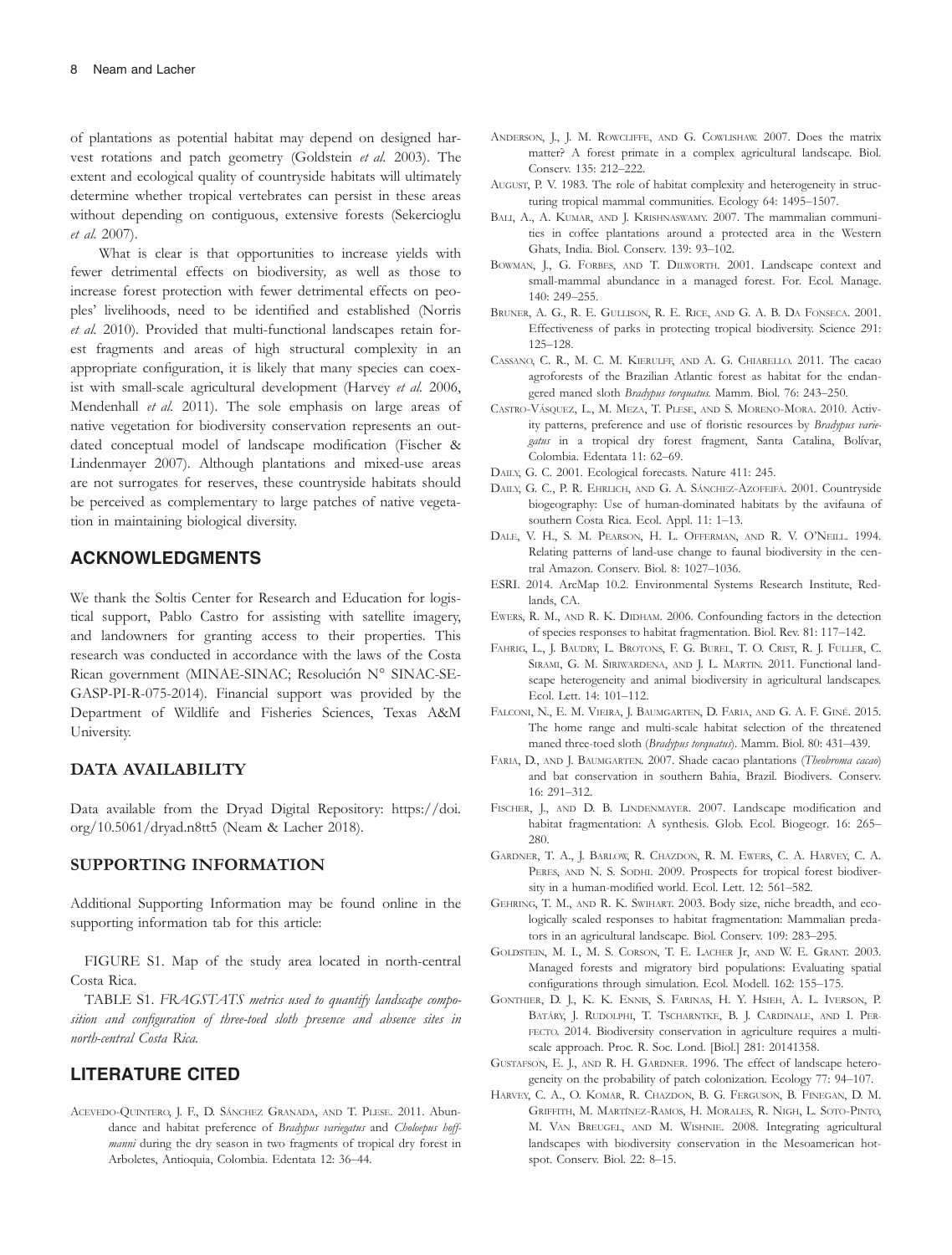- HARVEY, C. A., A. MEDINA, D. M. SÁNCHEZ, S. VÍLCHEZ, B. HERNÁNDEZ, J. C. SAENZ, J. M. MAES, F. CASANOVES, AND F. L. SINCLAIR. 2006. Patterns of animal diversity in different forms of tree cover in agricultural landscapes. Ecol. Appl. 16: 1986–1999.
- HASLEM, A., AND A. F. BENNETT. 2008. Countryside elements and the conservation of birds in agricultural environments. Agric. Ecosyst. Environ. 125: 191–203.
- HOLDRIDGE, L. R. 1967. Life zone ecology. Tropical Science Center, San Jose, Costa Rica.
- JACKSON, H. B., AND L. FAHRIG. 2015. Are ecologists conducting research at the optimal scale? Glob. Ecol. Biogeogr. 24: 52–63.
- KRAWCHUK, M. A., AND P. D. TAYLOR. 2003. Changing importance of habitat structure across multiple spatial scales for three species of insects. Oikos 103: 153–161.
- LARA-RUIZ, P., A. G. CHIARELLO, AND F. R. SANTOS. 2008. Extreme population divergence and conservation implications for the rare endangered Atlantic Forest sloth, Bradypus torquatus (Pilosa: Bradypodidae). Biol. Conserv. 141: 1332–1342.
- LEES, A. C., AND C. A. PERES. 2006. Rapid avifaunal collapse along the Amazonian deforestation frontier. Biol. Conserv. 133: 198–211.
- LEMMON, P. E. 1956. A spherical densiometer for estimating forest overstory density. Forest Sci. 2: 314–320.
- LINDENMAYER, D., AND J. F. FRANKLIN. 2002. Conserving forest biodiversity: A comprehensive multiscaled approach. Island Press, Washington, DC.
- LOVEJOY, T. E. 2006. Protected areas: A prism for a changing world. Trends Ecol. Evol. 21: 329–333.
- MACARTHUR, R. H., AND E. O. WILSON. 1967. The theory of Island biogeography, vol 1. Princeton University Press, Princeton, NJ.
- MANNING, A. D., J. FISCHER, AND D. B. LINDENMAYER. 2006. Scattered trees are keystone structures–implications for conservation. Biol. Conserv. 132: 311–321.
- MAZEROLLE, M. J., AND M. A. VILLARD. 1999. Patch characteristics and landscape context as predictors of species presence and abundance: A review. Ecoscience 6: 117–124.
- MCGARIGAL, K., S. A. CUSHMAN, AND E. ENE. 2012. FRAGSTATS v4.2: Spatial pattern analysis program for categorical and continuous maps. University of Massachusetts, Amherst, MA.
- MCGARIGAL, K., AND B. J. MARKS. 1995. FRAGSTATS: Spatial pattern analysis program for quantifying landscape structure. Gen. Tech. Rep. PNW-GTR-351. U.S. Department of Agriculture, Forest Service, Pacific Northwest Research Station, Portland, OR.
- MENDENHALL, C. D., D. S. KARP, C. F. J. MEYER, E. A. HADLY, AND G. C. DAILY. 2014. Predicting biodiversity change and averting collapse in agricultural landscapes. Nature 509: 213–217.
- MENDOZA, J. E., M. Z. PEERY, G. A. GUTIÉRREZ, G. HERRERA, AND J. N. PAULI. 2015. Resource use by the two-toed sloth (Choloepus hoffmanni) and the three-toed sloth (Bradypus variegatus) differs in a shade-grown agro-ecosystem. J. Trop. Ecol. 31: 49–55.
- MICHALSKI, F., AND C. A. PERES. 2005. Anthropogenic determinants of primate and carnivore local extinctions in a fragmented forest landscape of southern Amazonia. Biol. Conserv. 124: 383–396.
- MITCHELL, M. S., R. A. LANCIA, AND J. A. GERWIN. 2001. Using landscape-level data to predict the distribution of birds on a managed forest: Effects of scale. Ecol. Appl. 11: 1692–1708.
- MONTGOMERY, G. G., AND M. E. SUNQUIST. 1978. Habitat selection and use by two-toed and three-toed sloths. In G. G. Montgomery (Ed.). The ecology of arboreal folivores, pp. 329–359. Smithsonian Institution Press, Washington, DC.
- NEAM, K. D., AND T. E. LACHER Jr. 2015. Spatial distribution, resource use, and behavior of brown-throated sloths (Bradypus variegatus) in a multiuse landscape. Edentata 16: 46–56.
- NEAM, K. D., AND T. E. LACHER Jr. 2018. Data from: Multi-scale effects of habitat structure and landscape context on a vertebrate with limited dispersal ability (the brown-throated sloth, Bradypus variegatus). Dryad Digital Repository.<https://doi.org/10.5061/dryad.n8tt5>
- NEWBOLD, T., L. N. HUDSON, S. L. L. HILL, S. CONTU, I. LYSENKO, R. A. SENIOR, L. BÖRGER, D. J. BENNETT, A. CHOIMES, B. COLLEN, J. DAY, A. DE PALMA, S. DÍAZ, S. ECHEVERRIA-LONDOÑO, M. EDGAR, A. FELD-MAN, M. GARON, M. L. K. HARRISON, T. ALHUSSEINI, D. J. INGRAM, Y. ITESCU, J. KATTGE, V. KEMP, L. KIRKPATRICK, M. KLEYER, D. L. P. COR-REIA, C. MARTIN, S. MEIRI, M. NOVOSOLOV, Y. PAN, H. R. P. PHILLIPS, D. W. PURVES, A. ROBINSON, J. SIMPSON, S. TUCK, E. WEIHER, H. J. WHITE, R. M. EWERS, G. M. MACE, J. P. W. SCHARLEMANN, AND A. PUR-VIS. 2015. Global effects of land use on local terrestrial biodiversity. Nature 520: 45–50.
- NORRIS, K., A. ASASE, B. COLLEN, J. GOCKOWKSI, J. MASON, B. PHALAN, AND A. WADE. 2010. Biodiversity in a forest-agriculture mosaic – The changing face of West African rainforests. Biol. Conserv. 143: 2341–2350.
- OKSANEN, J., F. G. BLANCHET, R. KINDT, P. LEGENDRE, P. R. MINCHIN, R. B. O'HARA, G. L. SIMPSON, P. SOLYMOS, M. H. H. STEVENS, AND H. WAG-NER. 2013. vegan: Community Ecology Package. R package version 2.0-9.
- PANZACCHI, M., J. D. LINNELL, C. MELIS, M. ODDEN, J. ODDEN, L. GORINI, AND R. ANDERSEN. 2010. Effect of land-use on small mammal abundance and diversity in a forest–farmland mosaic landscape in southeastern Norway. For. Ecol. Manage. 259: 1536–1545.
- PAULI, J. N., AND M. Z. PEERY. 2012. Unexpected strong polygyny in the brown-throated three-toed sloth. PLoS One 7: e51389.
- PEERY, M. Z., AND J. N. PAULI. 2014. Shade-grown cacao supports a self-sustaining population of two-toed but not three-toed sloths. J. Trop. Ecol. 51: 162–170.
- PERFECTO, I., AND J. VANDERMEER. 2008. Biodiversity conservation in tropical agroecosystems. Ann. N. Y. Acad. Sci. 1134: 173–200.
- PHILPOTT, S. M., W. J. ARENDT, I. ARMBRECHT, P. BICHIER, T. V. DIESTCH, C. GORDON, R. GREENBERG, I. PERFECTO, R. REYNOSO-SANTOS, L. SOTO-PINTO, C. TEJEDA-CRUZ, G. WILLIAMS-LINERA, J. VALENZUELA, AND J. M. ZOLOTOFF. 2008. Biodiversity loss in Latin American coffee landscapes: Review of the evidence on ants, birds, and trees. Conserv. Biol. 22: 1093–1105.
- RAMIREZ, O., C. VAUGHAN, G. HERRERA, AND R. GURIES. 2011. Temporal and spatial resource use by female three-toed sloths and their young in an agricultural landscape in Costa Rica. Rev. Biol. Trop. 59: 1743–1755.
- RICKETTS, T. H. 2001. The matrix matters: Effective isolation in fragmented landscapes. Am. Nat. 158: 87–89.
- RICKETTS, T. H., G. C. DAILY, P. R. EHRLICH, AND J. P. FAY. 2001. Countryside biogeography of moths in a fragmented landscape: Biodiversity in native and agricultural habitats. Conserv. Biol. 15: 378–388.
- RStudio Team. 2015. RStudio: Integrated development for R. RStudio, Inc., Boston, MA. URL: [http://www.rstudio.com/.](http://www.rstudio.com/)
- SALA, O. E., F. S. CHAPIN III, J. J. ARMESTO, E. BERLOW, J. BLOOMFIELD, R. DIRZO, E. HUBER-SANWALD, L. F. HUENNEKE, R. B. JACKSON, A. KINZIG, R. LEE-MANS, D. M. LODGE, H. A. MOONEY, M. OESTERHELD, N. L. POFF, M. T. SYKES, B. H. WALKER, M. WALKER, AND D. H. WALL. 2000. Global biodiversity scenarios for the year 2100. Science 287: 1770–1774.
- SEKERCIOGLU, C. H., S. R. LOARIE, F. O. BRENES, P. R. EHRLICH, AND G. C. DAILY. 2007. Persistence of forest birds in the Costa Rican agricultural countryside. Conserv. Biol. 21: 482–494.
- SUNQUIST, M. E., AND G. G. MONTGOMERY. 1973. Activity patterns and rates of movement of two-toed and three-toed sloths (Choloepus hoffmanni and Bradypus infuscatus). J. Mammal. 54: 946–954.
- de THOISY, B., S. BROSSE, AND M. DUBOIS. 2008. Assessment of large-vertebrate species richness and relative abundance in Neotropical forest using line-transect censuses: What is the minimal effort required? Biodivers. Conserv. 17: 2627–2644.
- TILMAN, D., AND P. KAREIVA. 1997. Spatial ecology: The role of space in population dynamics and interspecific interactions. Princeton University Press, Princeton, NJ.
- TSCHARNTKE, T., C. H. SEKERCIOGLU, T. V. DIETSCH, N. S. SODHI, P. HOEHN, AND J. M. TYLIANAKIS. 2008. Landscape constraints on functional diversity of birds and insects in tropical agroecosystems. Ecology 89: 944–951.